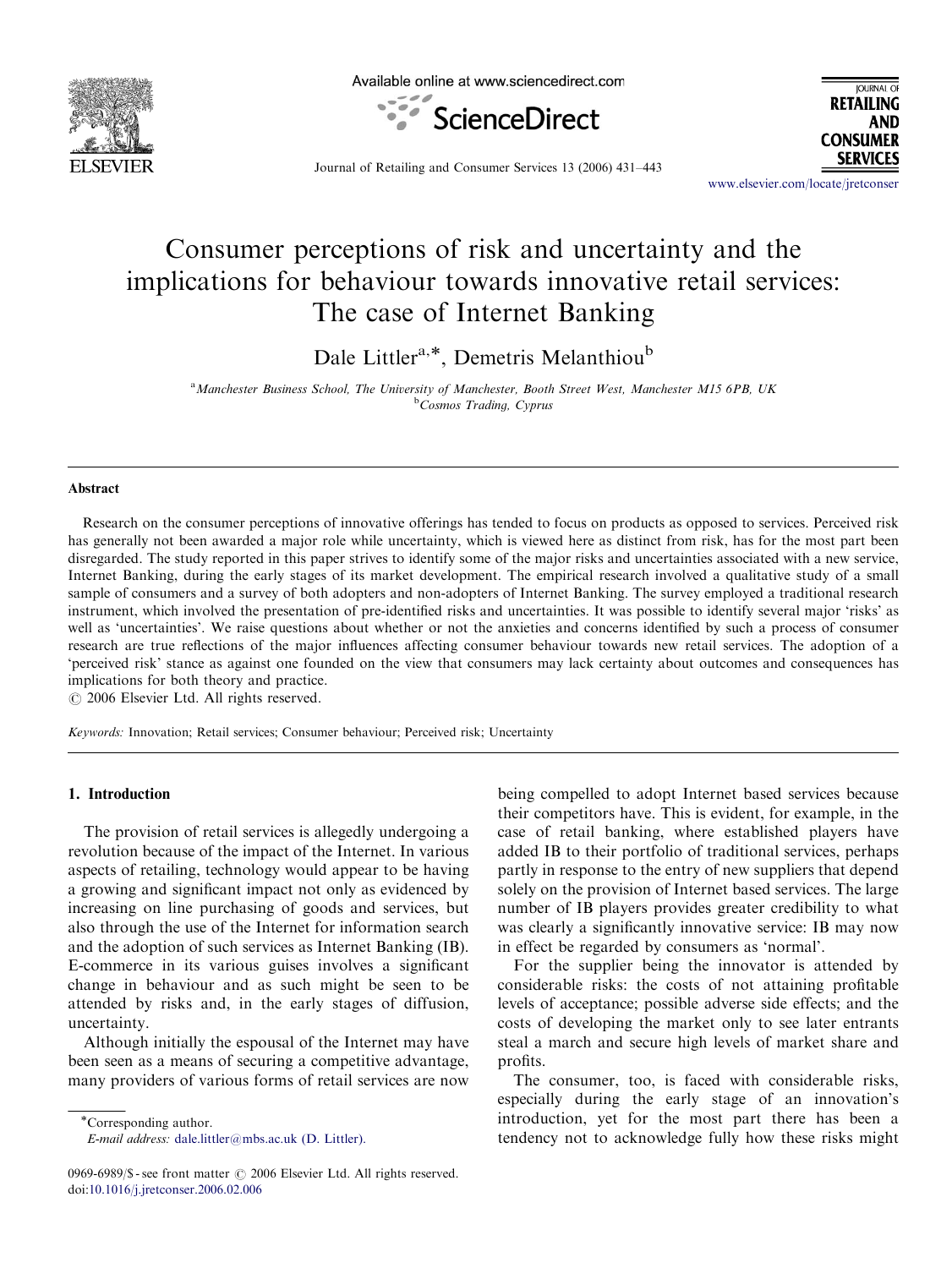affect customers' decision making with regard to innovative offerings. Indeed it has recently been argued that 'consumer research has forgotten about risk' [\(Johnson,](#page--1-0) [2004:](#page--1-0)2). Moreover despite the dominant importance of services in many Western economies, such as the UK, the emphasis of much of the research has tended to be on 'products' as opposed to 'services' ([Mitchell, 1995\)](#page--1-0), yet the latter may demand some adjustments in conceptualisation and practice.

The literature on the adoption and diffusion of consumer innovations assumes that there are product features and other factors which affect adoption behaviour. Much of the supporting evidence tends to be founded on research relating levels of adoption and the effects as actually realised, that is, the studies have tended to be undertaken using ex post data. Perhaps more pertinent is how the consumers regarded the innovation at the time they were considering whether or not to adopt, a question that might be especially relevant during the early life of the innovation. In the case of a significantly innovative offering, and especially where there is high involvement [\(Zaichkovsky,](#page--1-0) [1985\)](#page--1-0), perceived risks can be expected to have a role.

Extant perspectives of consumer behaviour towards adoption and risk perception assume that it is possible to secure meaningful information. Thus one should be able to evaluate the innovation in terms of its benefits and costs. Research on perceived risk is predicated on the basis that consumers are able to make realistic assessments of both the effects and the likelihood of these occurring. However, in the case of any significant innovation, which involves the construction of new demand patterns and behaviour, useful and realistic information may be scarce; indeed there may be much speculation, contradictory intelligence, and lack of knowledge. Reassuring information may simply not be available.

Therefore if innovation is risky, it is also surrounded by uncertainty where it is difficult to envisage the outcomes, or all the range of effects, let alone assign probabilities or chances to them. Uncertainty in this sense is therefore clearly different from risk, yet there has been a tendency to conflate the two. Research on perceived risk is often based on the assumption that consumers have access to sufficient reliable and valid information to enable them to evaluate innovative offerings. Consumers are placed in a position where they are expected to provide their views on statements related to perceived risk when they may not have even reflected on the implications on which information is sought, let alone be informed enough to provide a realistic response. The inability to comprehend what might happen could be expected to have some bearing on how customers react to innovative opportunities and offerings, yet any consideration of uncertainty is generally bound up in the analysis of perceived risk.

Much of the previous research on risk has focused on frequently purchased packaged goods but with regard to many other consumer purchases, for example consumer durables, uncertainty may be much more relevant ([John-](#page--1-0) [son, 2004](#page--1-0)). It is open to discussion whether or not an analysis of uncertainty as against risk will enhance our understanding of the consumer decision-making process.

The paper aims to analyse the risks and the uncertainties associated with the consumer decision to adopt an innovative retail service, IB, during the relatively early stages of its market development when there was little experience of its use and there were new entrants into the market. In theory, at least, there should be considerable uncertainty. IB has been a relatively recent innovation, has experienced a significant market penetration and some controversy, is generally regarded as having some risks, and has been undertaken in the context of changing consumer behaviour towards retail banking services.

IB is now regarded as a significant complementary channel of distribution to traditional forms of retail banking, especially through physical retail outlets. IB has however encountered significant consumer resistance. By understanding the risks and uncertainties associated with the diffusion of this specific new service, it may be possible to gain insights that can be generalised to other retail services.

The paper is structured as follows. We continue by considering briefly research on the received view of the consumer decision process with regard to innovation. In essence this is founded on the premise that there is sufficient available information that permits the consumer to make a reasoned judgement. It is hypothesised that there are at least two issues: first perceived risk may affect the consumer's evaluation of the innovation; second, the process of evaluation may be affected and even handicapped by the unavailability of uncontentious and reliable information.

We then consider traditional perspectives of perceived risk, noting that it is assumed that the consumer is in a position to comment on both the consequences of the decision to adopt an innovation and the likelihood of these occurring. We proceed by describing what Internet Banking means and the possible perceived risks and uncertainties associated with it. On the basis of small-scale exploratory qualitative research and a survey of 150 users and non-users of the service, we highlight how consumers perceive the risks and uncertainties associated with the new service. An analysis of the results suggests that for many of the issues the consumers encountered some uncertainty. The survey research was undertaken using a traditional research instrument that presents the participant with a potential set of issues rather than eliciting from them their perceptions of the new service. In this way, the researcher has been instrumental in constructing how consumers articulate how they regard IB. We conclude by suggesting that there is scope for embracing more fully the fact that consumers are often uncertain about innovative services and that there is a need for different research methodologies founded more on elicitation from consumers rather than imposition by academic and practitioner